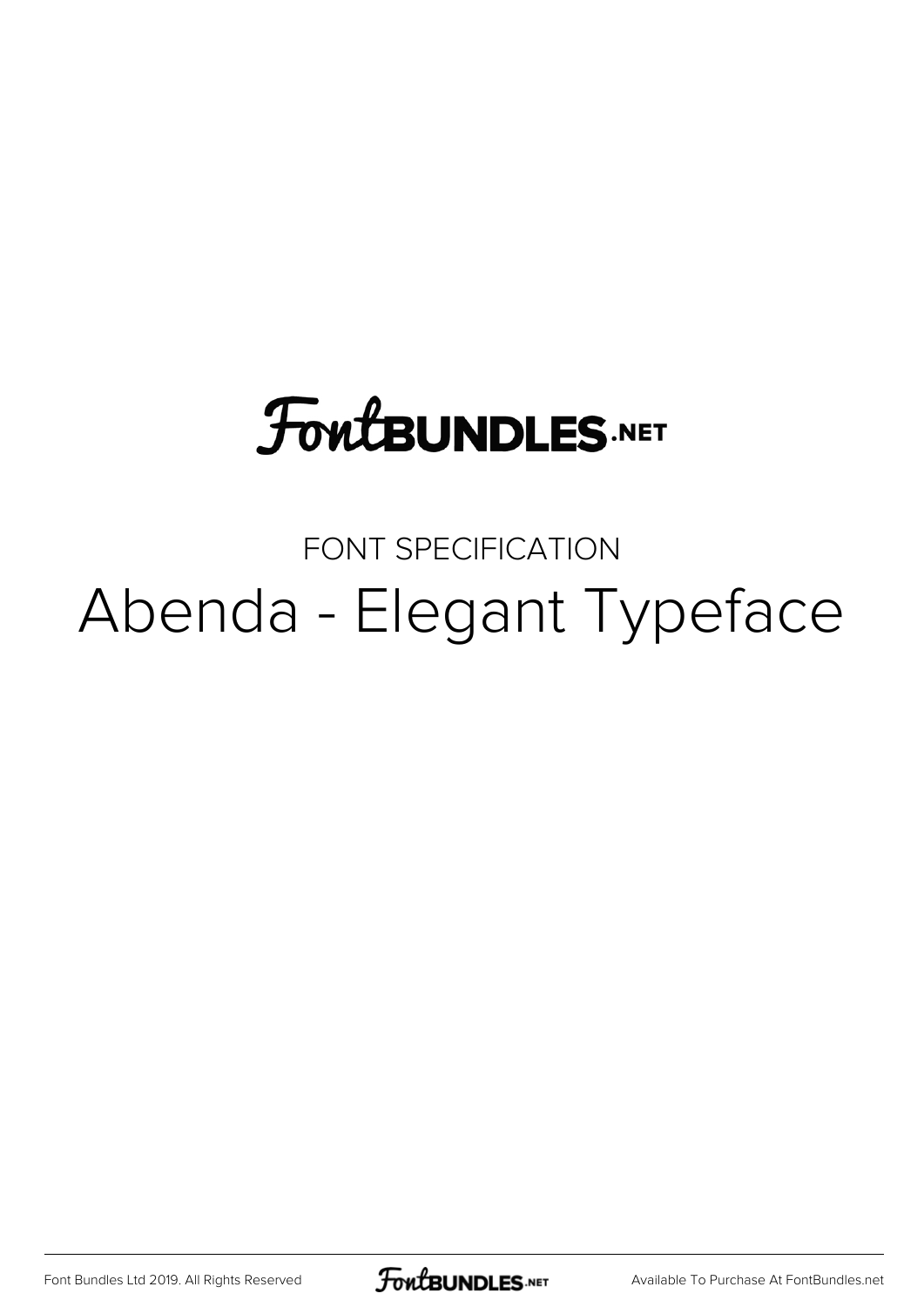

**Uppercase Characters** 

## ABCDFFGHIJKI MNOP QRSTUVWXYZ

Lowercase Characters

## ABCDFFGHIJKI MNOP QRSTUVWXYZ

Numbers

### 0123456789

**Punctuation and Symbols** 

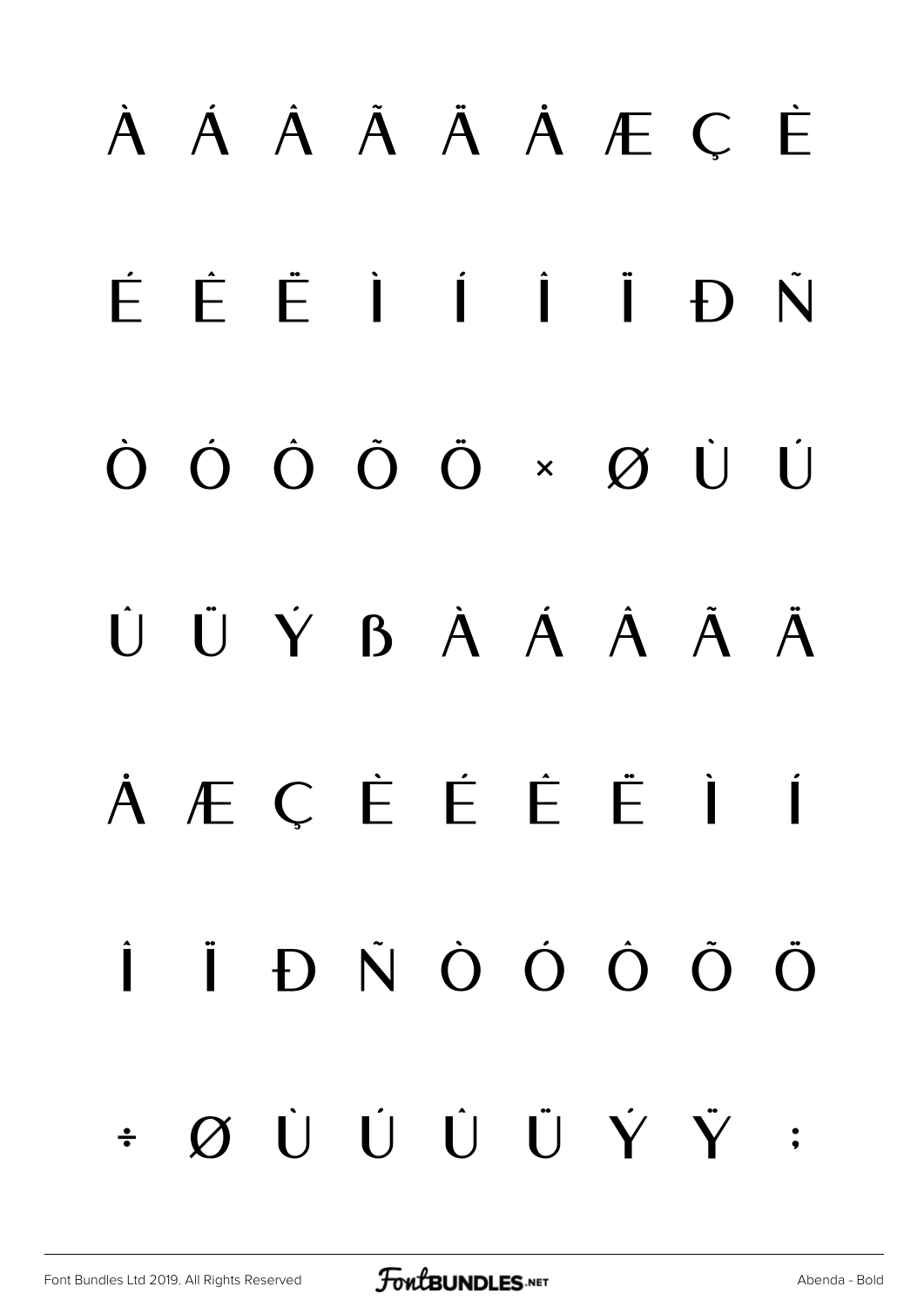







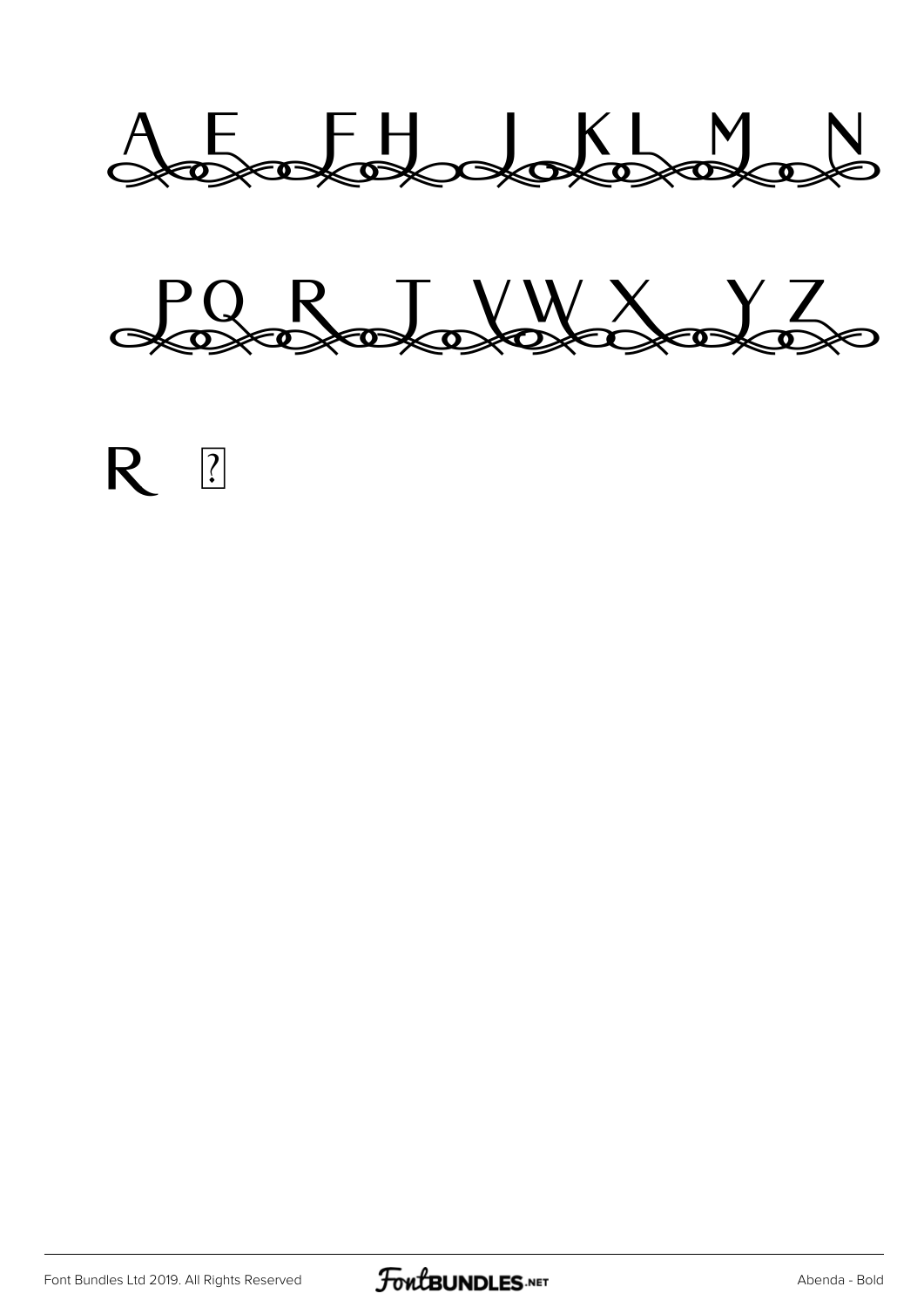#### Abenda - Bold Italic

**Uppercase Characters** 

## ABCDFFGHIJKI MNOP *QRSTUVWXYZ*

Lowercase Characters

## *ABCDFFGHIJKI MNOP ORSTUVWXY7*

Numbers

### 0123456789

**Punctuation and Symbols** 

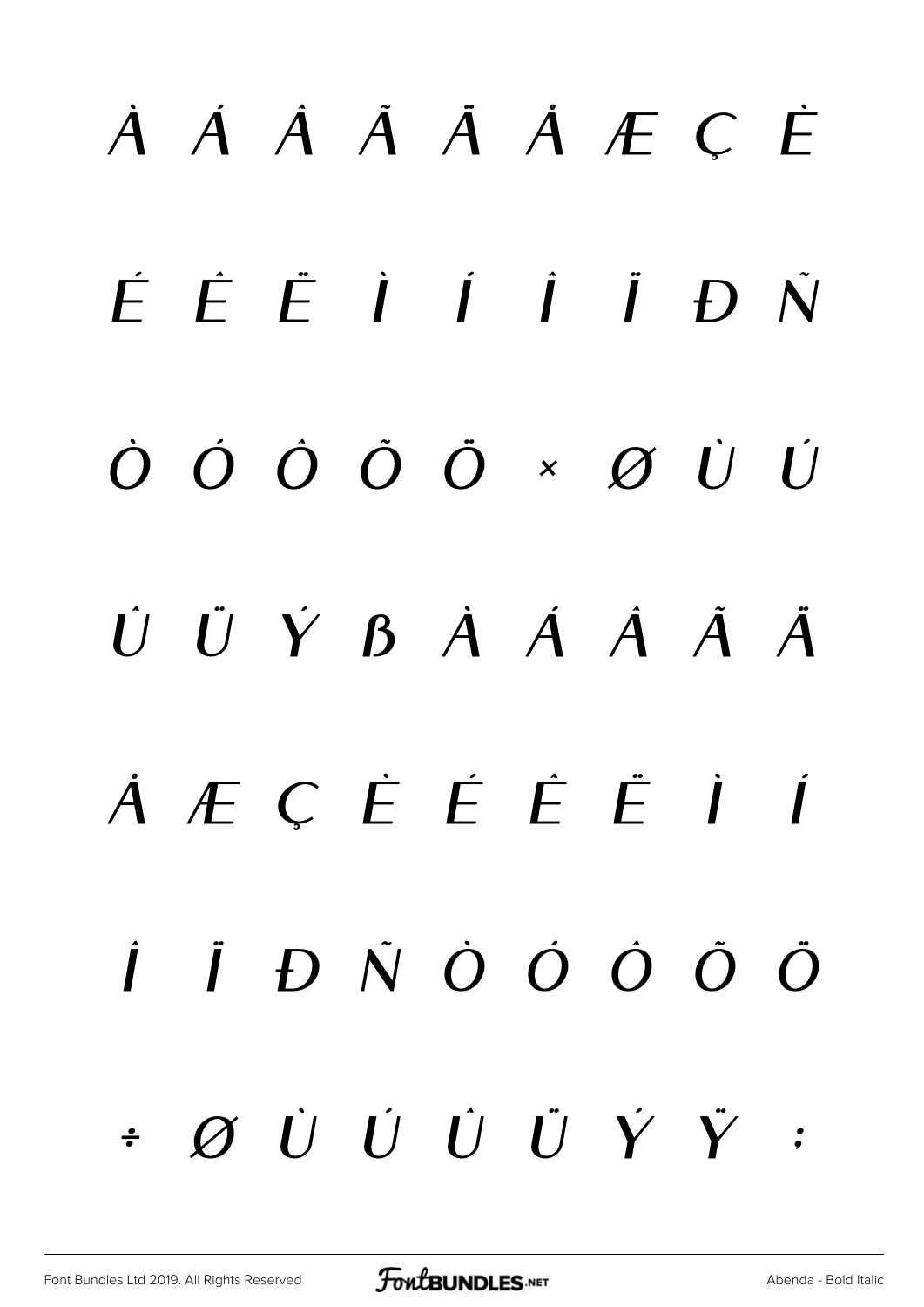AEFH XWW

PORTAWANT





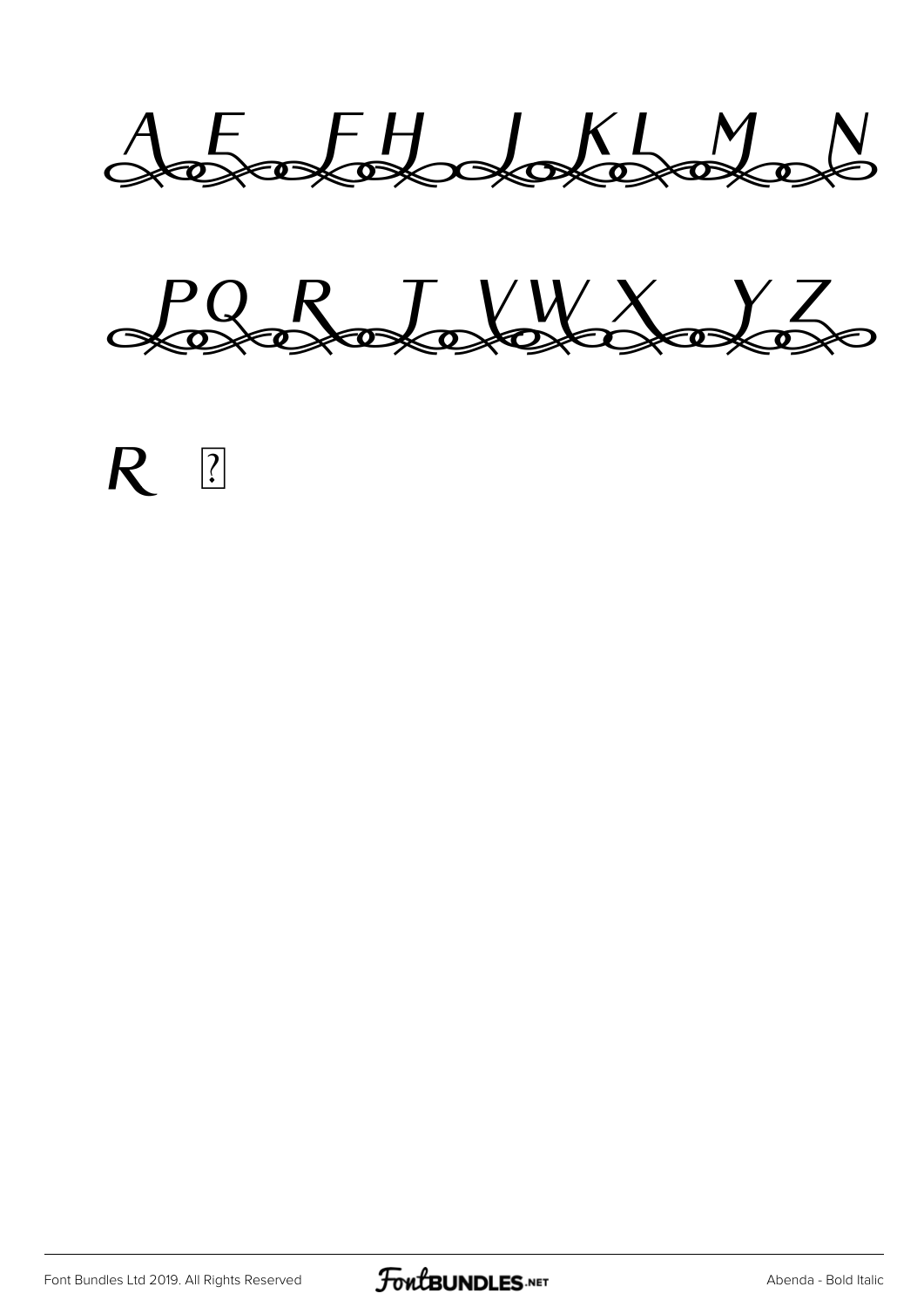#### Abenda - Italic

**Uppercase Characters** 

## *ABCDEEGHIJKI MNOP*  $ORSTUVWXYZ$

Lowercase Characters

## *ABCDEEGHIJKI MNOP*  $ORSTUVWXYZ$

Numbers

### 0123456789

**Punctuation and Symbols** 

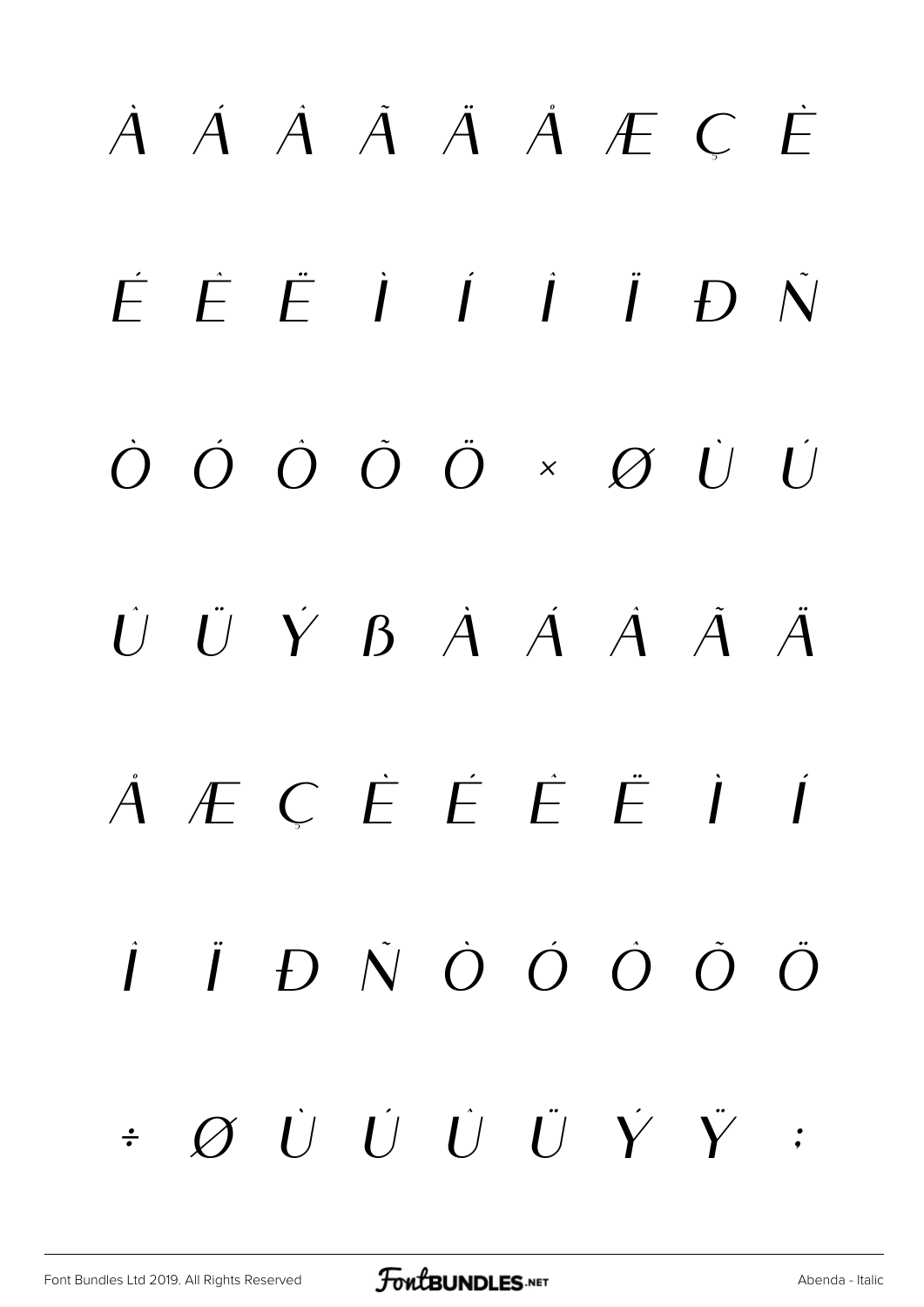AEFHJKLMN

PORTAWANT





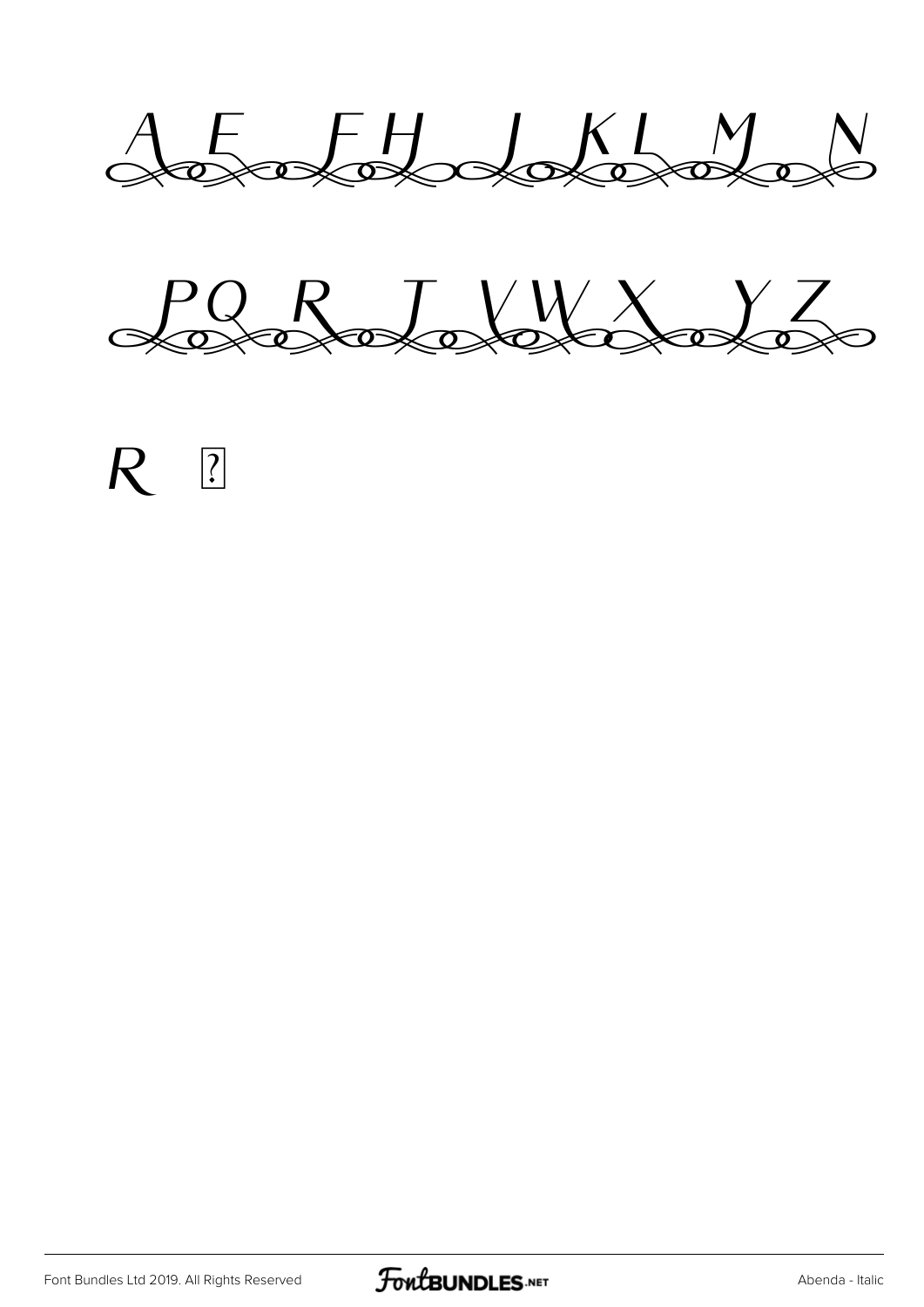#### Abenda - Regular

**Uppercase Characters** 

## ABCDEEGHIJKI MNOP **QRSTUVWXYZ**

Lowercase Characters

## ABCDEEGHIJKI MNOP  $ORSTUVWXY7$

Numbers

## 0123456789

**Punctuation and Symbols**